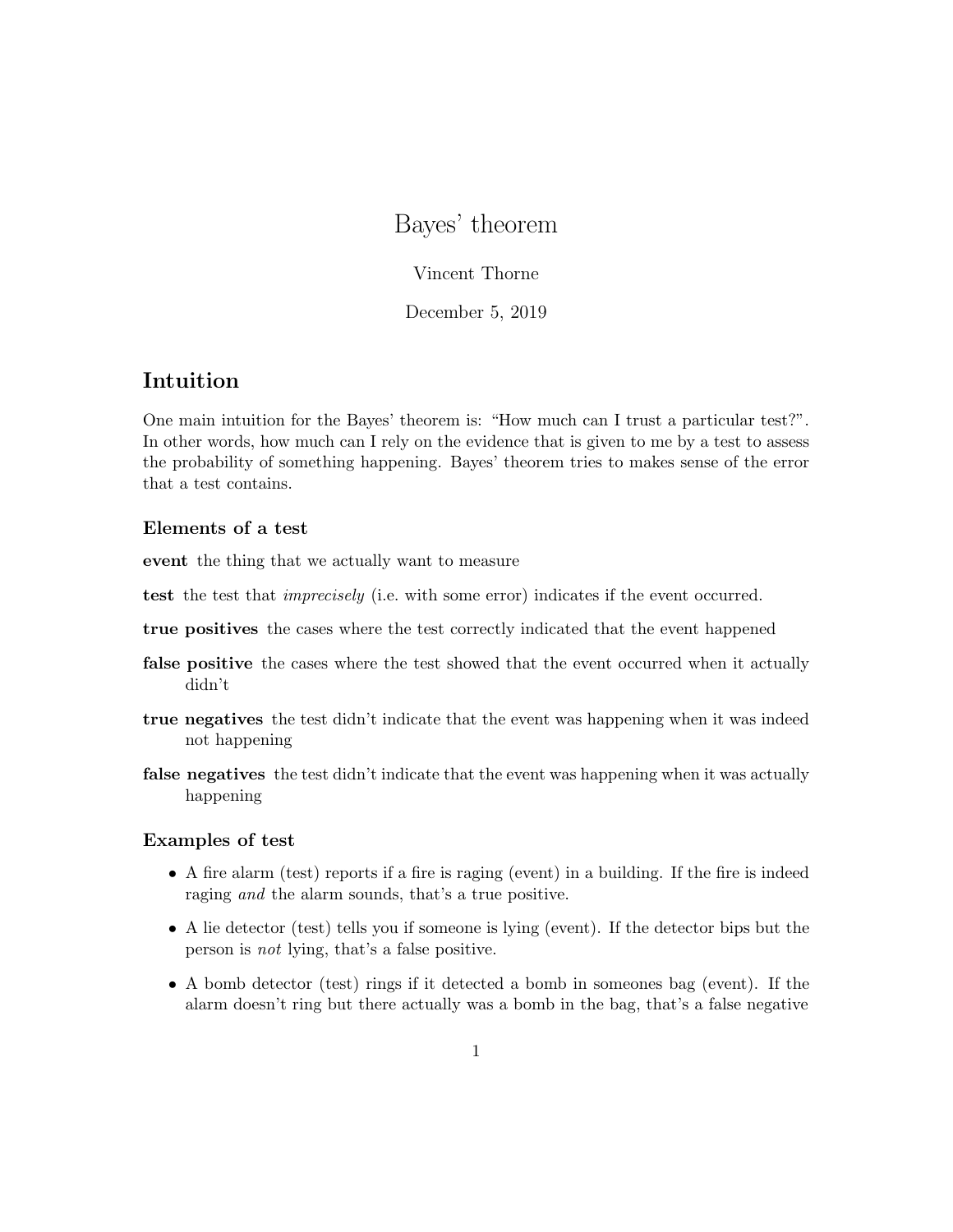• A road radar (test) flashes flashes if it detects a car driving faster than the speed limit (event). If it didn't flash when the car was going below the speed limit, then that's a true negative

#### What does Bayes' theorem do

Each of these examples illustrates one outcome of the test: true/false positive and true/false negatives. Bayes' theorem tell us "What is the probability of being a true positive given all the positives" (i.e. false  $+$  negative positives). In other words, out of all the times an alarm rings, what's the probability that it rings because the event is actually occurring. Here lies the essence of Bayes.

We talk about *prior* and *posterior* probabilities (or odds when not expressed in percentages) to indicate that we filter the event through a test, and we want to know what is the chance that the event occurred given the result of the test. Namely, we update our probabilities after making the event go through a test.

The cancer test example given in class is a nice illustration. Before the test, we know that cancer hits 1% of the population. Moreover, we are aware of the performance of our test: we know that the test correctly identifies cancer with a 90% success rate, and does not detect cancer when there is no cancer with 90% accuracy (i.e. it will "bip" 10% of the time if the person doesn't have cancer).

Bayes theorem tells us the chances we have of actually having cancer if we got a positive test result. In this case, it's 8.3% (try to work out the math on that one), which means there is a 8.3% chance that we have cancer if the test was positive. That's pretty low "efficiency score" for a test, but still, we know with greater certainty whether we have cancer or not after the test: we've updated our probabilities thanks to the test.

### Math

If  $P(B)$  is the probability of a fire (thus  $P(B^C)$ ) is the probability of no fire),  $P(A)$  the probability that the alarm rings,  $P(A | B)$  the probability that the alarms rings when there is a fire (true positive), and  $P(A | B^C)$  the probability that the alarm rings when there is no fire.

Bayes' theorem tells us what is the probability that there is a fire when the alarm rings, that is  $P(B \mid A)$ . The formula describing this relation is

$$
P(B \mid A) = \frac{P(A \cap B)}{P(B)}\tag{1}
$$

which in plain English is

$$
\frac{TruePositives}{AllPositives} = \frac{AlarmsRings WhenFire}{AllTimesAlarm Rings}.\tag{2}
$$